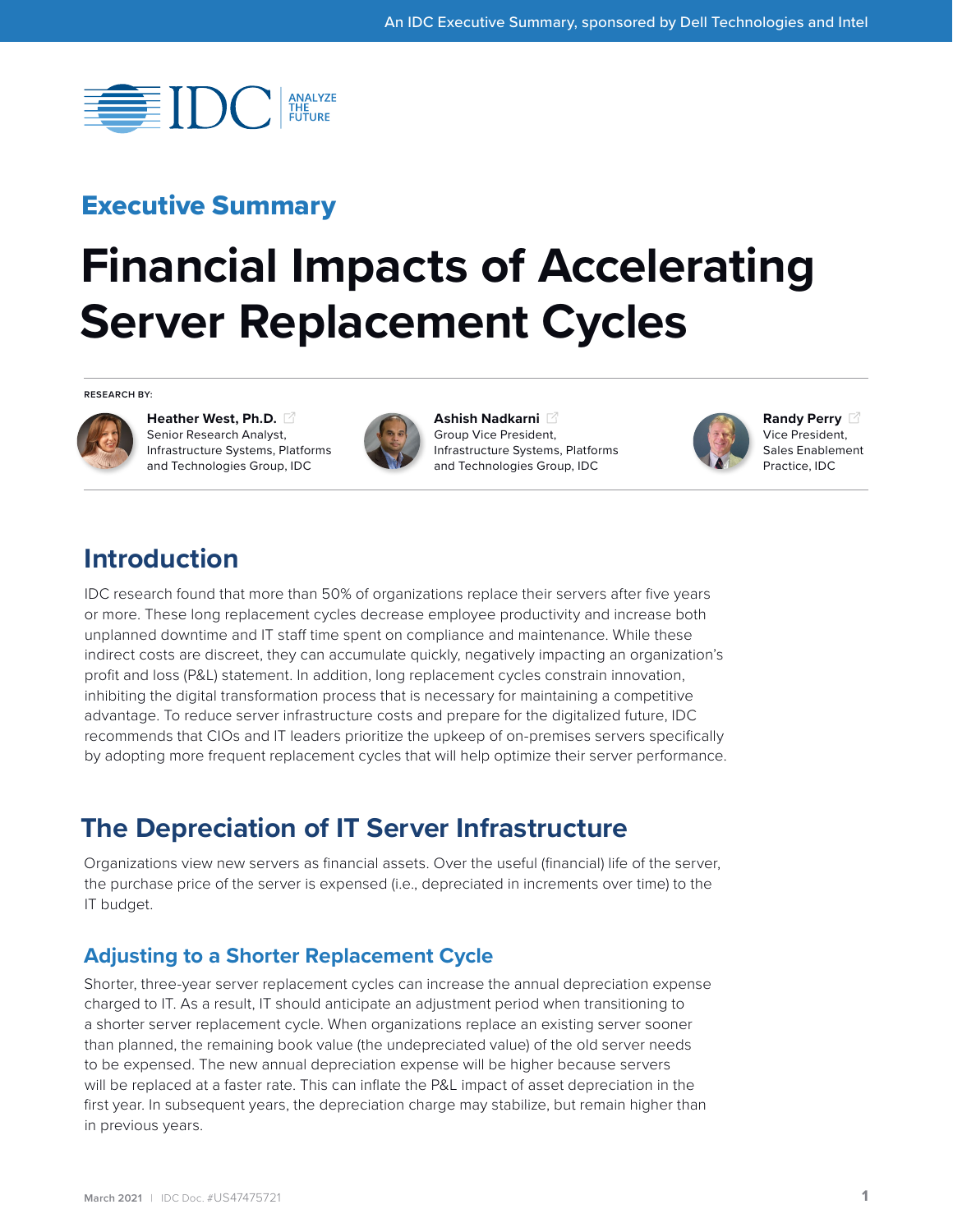#### **Offset Increased Costs with Efficient Investments**

Finance and accounting departments generally defer to IT in managing resources and expenses. When IT becomes more productive and efficient, the savings will not show up on the P&L unless IT can reduce hard costs such as headcount, equipment, and operating expenses. Because of this, CIOs and IT decision makers typically see long replacement cycles as financially beneficial for both the IT department and the business. Delaying server replacements means postponing any new costs associated with the procurement of servers. More specifically, long replacement cycles appear to increase the amount of IT spend available for other initiatives. However, aging infrastructure costs IT disproportionately more than new infrastructure. This cost difference accelerates after year four.

IDC research indicates that shortening the server replacement cycle from six years to three years results in annual operating cost savings of 200% per server. Contributing to this cost savings is the reduction in IT support requirements needed per server. For example, on average, organizations reporting longer replacement cycles of six years or more allocate 16 IT staff hours per week, per server. Comparatively, this number decreases to 14 hours for organizations reporting shorter three-year replacement cycles. These efficiency savings often do not translate into dollar savings, so it is difficult to account for them in the IT budget.

## **Infrastructure Investments Generate a Return for the Business**

For many organizations, digital transformation increases the share of revenue directly generated by IT operations. As a result, companies begin to view IT as a strategic product with an informal P&L rather than as a cost to be managed. Industry leaders that acknowledge this will be in a better position to measure the effectiveness of IT investments as they would other business opportunities. By developing trusted partnerships with IT vendors that act as extensions of their IT departments, organizations can become better equipped to measure the drivers influencing the return on IT capital and determine the optimal replacement cycle for their server infrastructure.

Treating IT as an asset means distinguishing between growth and maintenance capital. Profitable and efficient growth capital generates a future return. In comparison, maintenance capital encompasses operating and upkeep expenses accrued over the life of hardware. Organizations that properly balance their growth and maintenance capital can achieve an optimized cost-per-performance server environment.

Growth and maintenance capital should not be thought of as two separate concepts. Instead, capital should be considered as a continuum, with growth capital (young servers) slowly transitioning to maintenance capital (older servers). For example, immediately following a server replacement, organizations experience less unplanned downtime and increased customer satisfaction and retention. Additionally, organizations report increased IT spend for innovation as compared with maintenance. Around the four-year mark, this growth capital begins to turn into maintenance capital. The hardware begins to age relative to current applications, customers begin to sour on the digital experience, and IT finds itself dedicating more staff to IT maintenance and compliance issues.

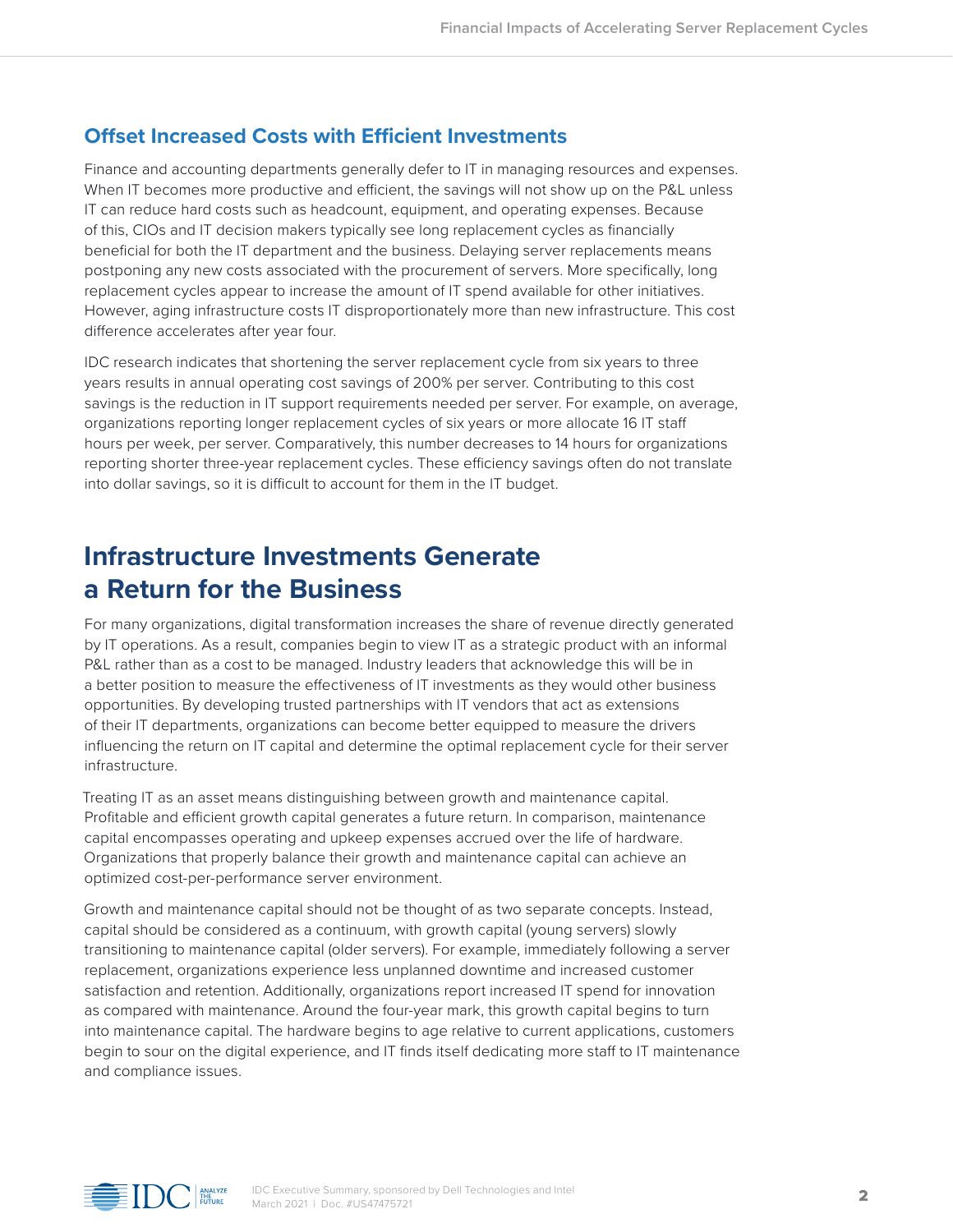Optimal server replacement cycles reduce the direct and indirect costs of aging infrastructure. The result is more resources that can be allocated for IT innovation and automation opportunities.

As server infrastructure ages and the business digitizes, IT becomes a revenue-generating product. Industry leaders that value their server infrastructure as a strategic asset should consider measuring it as such. Distinguishing between growth and maintenance capital puts IT expenditures in the context of the company's broader digital transformation. By framing the server replacement cycle within the context of growth capital, IT can act as a growth engine for the company.

## **Related Research**

To see the data and read the in-depth analysis of the impact that a timely server replacement cycle has on organizations, download the **[midsize-focused](https://www.delltechnologies.com/resources/en-us/asset/white-papers/products/servers/server-infrastructure-resiliency-midsize-whitepaper.pdf)** or **[large enterprise-focused](https://www.delltechnologies.com/resources/en-us/asset/white-papers/products/servers/server-infrastructure-resiliency-enterprise-whitepaper.pdf)** white paper.